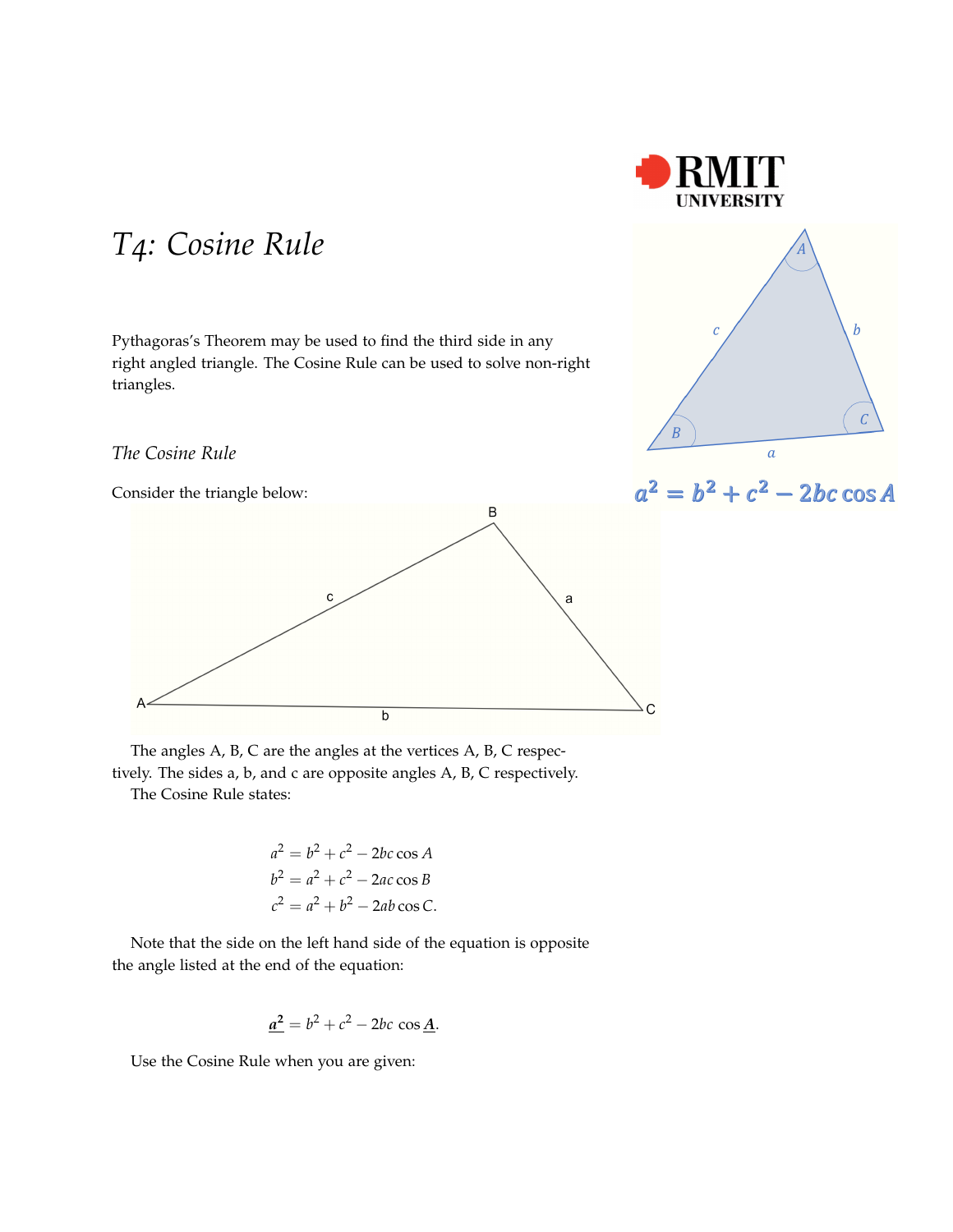- . two sides and the angle between them, or
- . all three sides of the triangle.

## *Examples*

. Find the value of *a* in this triangle



$$
a2 = b2 + c2 - 2bc \cos A
$$
  
\n
$$
a2 = 122 + 152 - 2 \times 12 \times 15 \times \cos 83o
$$
  
\n
$$
a2 = 144 + 225 - 360 \times \cos 83o
$$
  
\n
$$
a2 = 369 - 43.87
$$
  
\n
$$
a2 = 325.13
$$
  
\n
$$
a = 18.03
$$

. Find the size of angle B in this triangle:

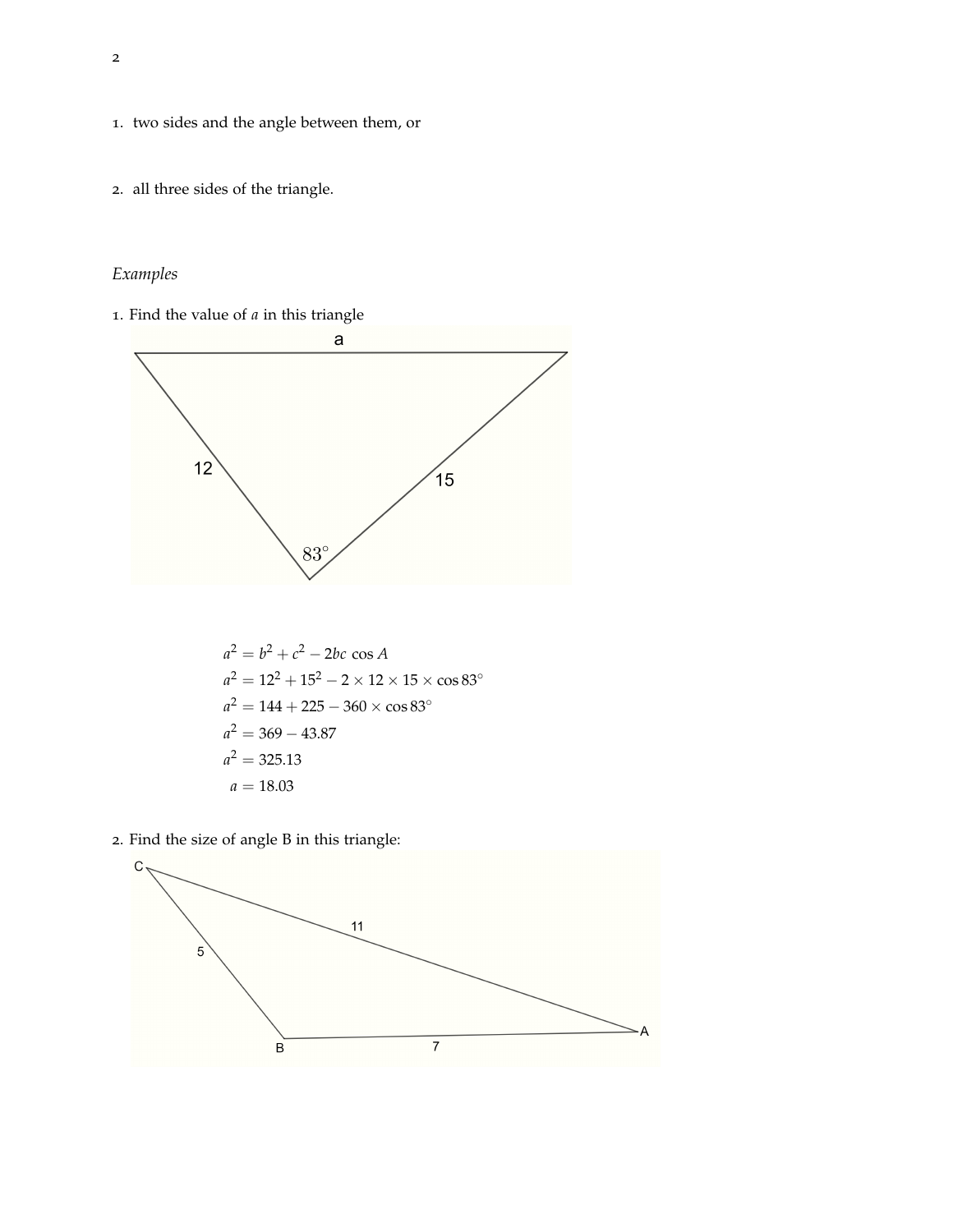$$
b^{2} = a^{2} + c^{2} - 2ac \cos B
$$
  
\n
$$
11^{2} = 5^{2} + 7^{2} - 2 \times 5 \times 7 \times \cos B
$$
  
\n
$$
121 = 25 + 49 - 70 \times \cos B
$$
  
\n
$$
121 - 25 - 49 = -70 \times \cos B
$$
  
\n
$$
47 = -70 \times \cos B
$$
  
\n
$$
\frac{47}{-70} = \cos B
$$
  
\n
$$
B = \cos^{-1} \left(-\frac{47}{70}\right)
$$
  
\n
$$
B = 132^{\circ} 11'
$$

## *Exercise*

. Use the sine OR cosine rule to find the pro-numeral shown:

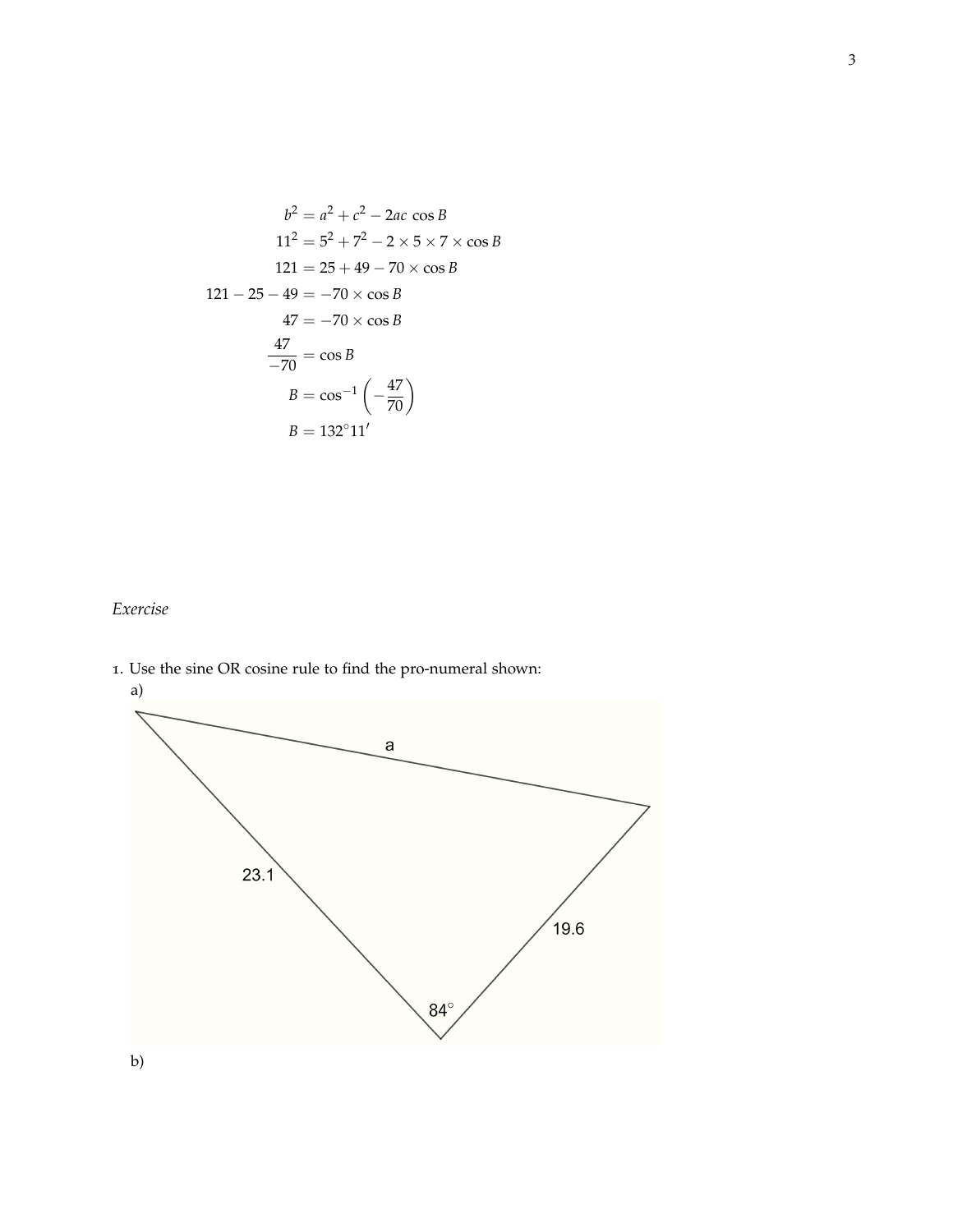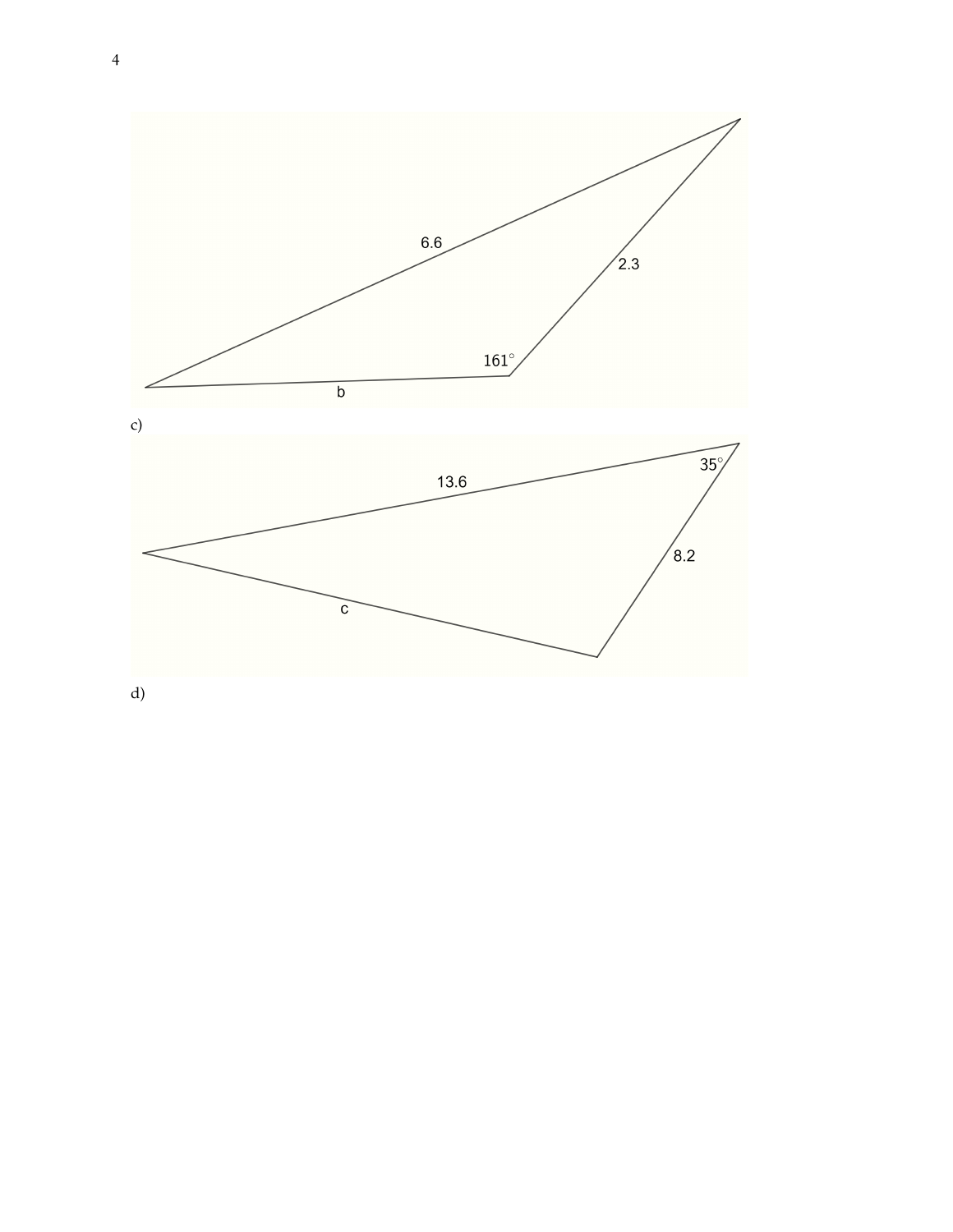

2. Find the magnitude of the labeled, unknown angle



5